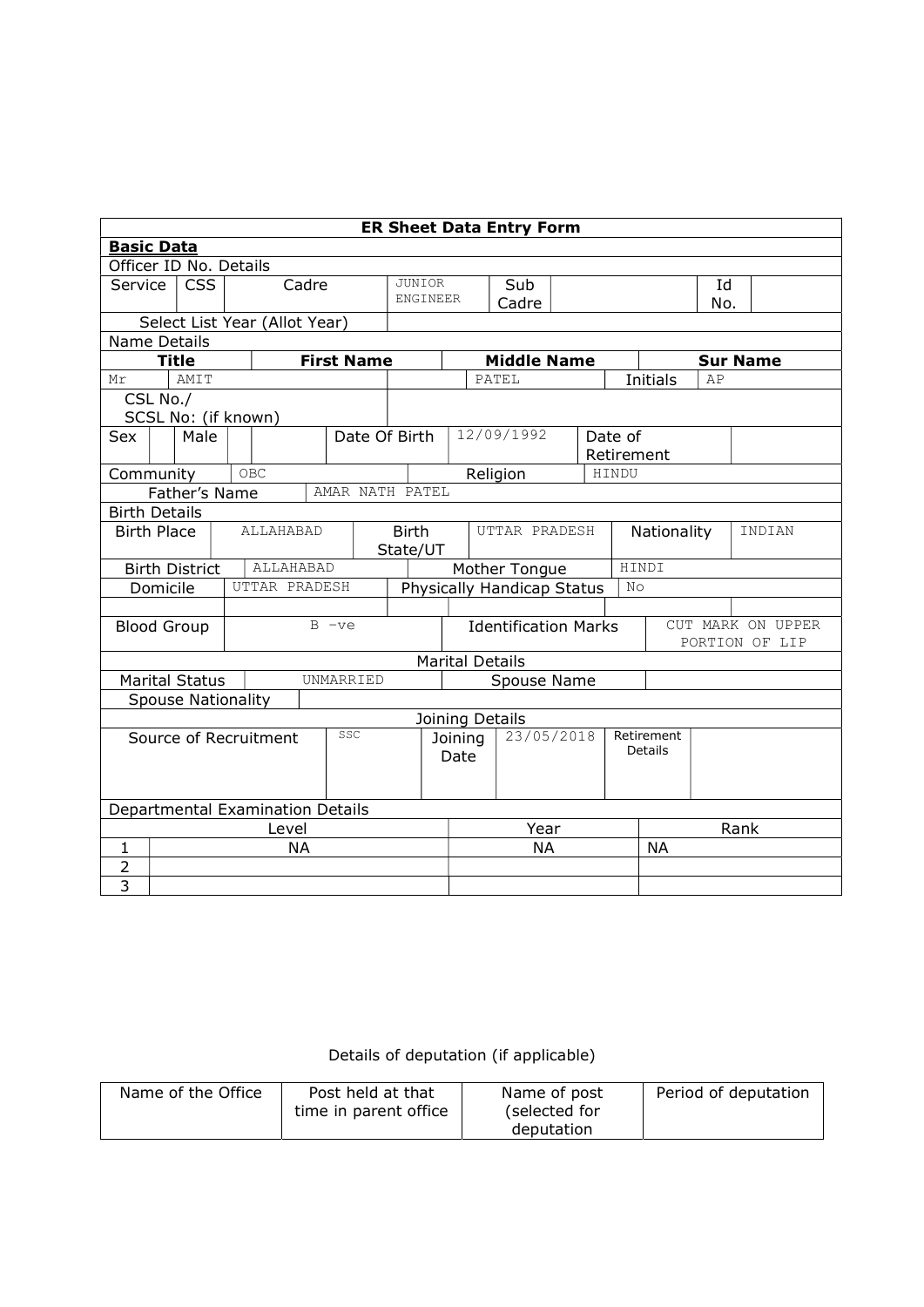## Details of Foreign Visit

| SI.<br>No. | Place of Visit | Date of<br>visit | Post held at<br>that time | Whether it<br>is a<br>personal or<br>official visit | Details of visit |
|------------|----------------|------------------|---------------------------|-----------------------------------------------------|------------------|
|            | ΝA             | ΝA               | ΝA                        | ΝA                                                  | ΝA               |

## Transfer/Posting Detail (if applicable)

| Place                                                                                                     |                                        | Period of posting       |            |             |             |              |                  |                  |  |  |
|-----------------------------------------------------------------------------------------------------------|----------------------------------------|-------------------------|------------|-------------|-------------|--------------|------------------|------------------|--|--|
|                                                                                                           |                                        | Since                   |            |             |             |              | From             |                  |  |  |
| <b>NA</b>                                                                                                 |                                        | <b>NA</b><br><b>NA</b>  |            |             |             |              |                  |                  |  |  |
| Remarks (if any)                                                                                          |                                        |                         |            |             |             |              |                  |                  |  |  |
| Language known                                                                                            |                                        |                         |            |             |             |              |                  |                  |  |  |
|                                                                                                           |                                        |                         |            | <b>Read</b> |             | <b>Write</b> |                  | <b>Speak</b>     |  |  |
| Indian Languages                                                                                          |                                        | HINDI                   |            | YES         |             | YES          |                  | YES              |  |  |
| Known                                                                                                     |                                        |                         |            |             |             |              |                  |                  |  |  |
| $\overline{2}$                                                                                            |                                        | ENGLISH                 |            |             | YES         | YES          |                  | YES              |  |  |
| $\overline{3}$                                                                                            |                                        |                         |            |             |             |              |                  |                  |  |  |
| 4                                                                                                         |                                        |                         |            |             |             |              |                  |                  |  |  |
| 5                                                                                                         |                                        |                         |            |             |             |              |                  |                  |  |  |
|                                                                                                           |                                        |                         |            |             |             |              |                  |                  |  |  |
| Foreign Languages<br>1                                                                                    |                                        | <b>NIL</b>              |            |             |             |              |                  |                  |  |  |
| $\overline{2}$                                                                                            |                                        |                         |            |             |             |              |                  |                  |  |  |
| $\overline{3}$                                                                                            |                                        |                         |            |             |             |              |                  |                  |  |  |
| Qualification (Use extra photocopy sheets for multi qualifications, experience, training, awards details) |                                        |                         |            |             |             |              |                  |                  |  |  |
| Qualification                                                                                             |                                        |                         | Discipline |             |             |              | Specialization 1 |                  |  |  |
| <b>B.TECH</b>                                                                                             |                                        |                         | CIVIL      |             |             |              |                  |                  |  |  |
| Year                                                                                                      |                                        |                         | Division   |             | <b>CGPA</b> |              |                  | Specialization 2 |  |  |
| 2014                                                                                                      |                                        |                         | FIRST      |             | 7.7         |              |                  |                  |  |  |
| Institution                                                                                               |                                        | University              |            |             | Place       |              | Country          |                  |  |  |
| NIT PATNA                                                                                                 |                                        |                         | NIT PATNA  |             | PATNA       |              | INDIA            |                  |  |  |
| <b>Experience</b>                                                                                         |                                        |                         |            |             |             |              |                  |                  |  |  |
| Type of Posting                                                                                           |                                        |                         | Level      |             |             |              |                  |                  |  |  |
| Permanent                                                                                                 | 6                                      |                         |            |             |             |              |                  |                  |  |  |
| Designation                                                                                               |                                        | <b>Present Position</b> |            |             |             |              |                  |                  |  |  |
|                                                                                                           | JUNIOR ENGINEER                        |                         |            |             |             |              |                  |                  |  |  |
| Ministry                                                                                                  | Department                             |                         |            |             |             |              |                  |                  |  |  |
| <b>WATER RESOURCES</b>                                                                                    | CENTRAL WATER & POWER RESEARCH STATION |                         |            |             |             |              |                  |                  |  |  |
| Office                                                                                                    |                                        |                         | Place      |             |             |              |                  |                  |  |  |
| <b>CW&amp;PRS</b>                                                                                         |                                        |                         |            | <b>PUNE</b> |             |              |                  |                  |  |  |
| <b>Experience Subject</b>                                                                                 | Period of Posting                      |                         |            |             |             |              |                  |                  |  |  |